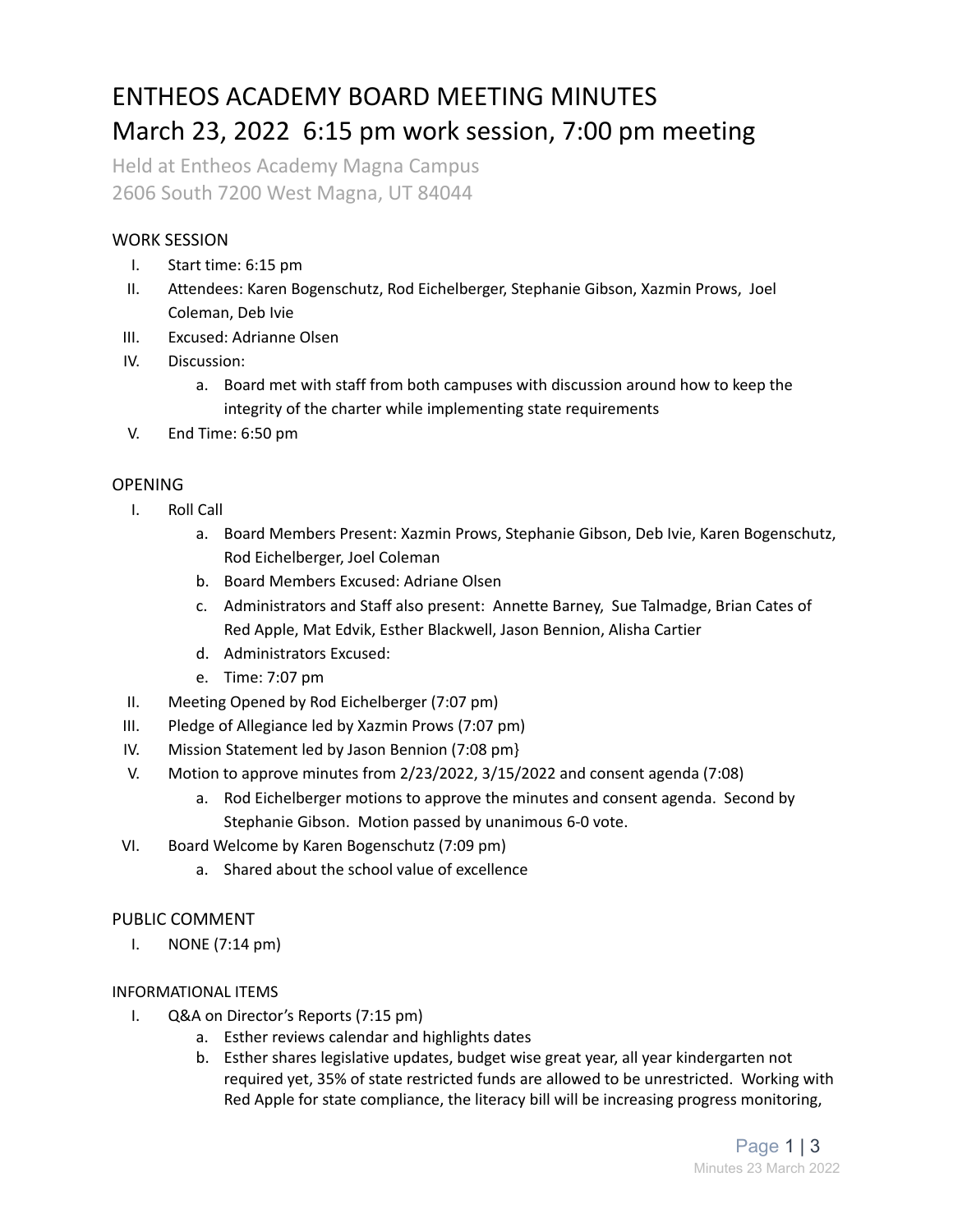schools will have to adopt comprehensive literacy K-8, and can discuss later what that means. Additional requirements grade 4-8.

- c. Karen asks a question about restricted funds. Clarification given that it is allowed to be used if needed for anything, not just a specific area.
- d. Gender inclusion in the works because over 20,000 comments.
- e. Comprehensive review meeting. Team from state charter board. Site visit. Started at Magna and went to Kearns. Questions about implementation. Evidence and tours given. Excited to show the amazing work that teachers and students are doing at both campuses. Results beginning of June.
- f. Xazmin gave positive feedback on report items
- II. Staff Recognitions (6:27)
	- a. The staff spotlights include Melissa Durfee, Eric Casperson, Ashley Castro, Jessica Stults, Sarah Whitley, Nina Red Thunder, and Lelu Po'uha
	- b. MLL presentation given by Dina Wecker with Ashley Castro
- III. Science Fair Presentation by Dalton Horscroft (7:37 pm)
	- a. presentations given by 8th and 7th graders from Kearns Campus
- IV. Budget and Finance Report, Brian Cates Reporting (7:53 pm)
	- a. Deb Ivie PTIF money has been moved over. If there is a need, it can be accessed. The Auditing Committee has met. Talked about an auditor for next year. No questions were asked.

#### DISCUSSION ITEMS

- I. Board Development (7:55pm)
	- a. Board retreat date: June 4th 10am 6pm
	- b. We are Crew reading chapter 1 Discussion regarding reading. Positive feedback from everyone. Fit well with discussions during the work session with the staff.
	- c. Policies for discussion (8:15 pm)
	- d. 2100 Board Business Practices comment by Deb looks really clean
	- e. 2103 Code of Ethics
- II. Exhibit A Update (table update for closed session)

#### ACTION ITEMS

- I. **Deb Ivie motioned to hire I. Bailey as a company to be our auditor. Seconded by Xazmin Prows. Motion passed by a 6-0 unanimous vote (7:16 pm)**
- II. **Rod Eichelberger motions to appoint Alisha Cartier as Board Secretary. Seconded by Stephanie Gibson. Motion passed by a 6-0 unanimous vote (8:20 pm)**

Sue recognizes that Deb was a keynote speaker at national afterschool conference

**Rod Eichelberger motions to move into closed session to discuss the character, competence or health of an individual. Xazmin Prows seconds. Motion passes by 6-0. (7:26 pm).** Esther Blackwell is invited to attend the closed session.

5 minute break

CLOSED SESSION: (7: 30 pm)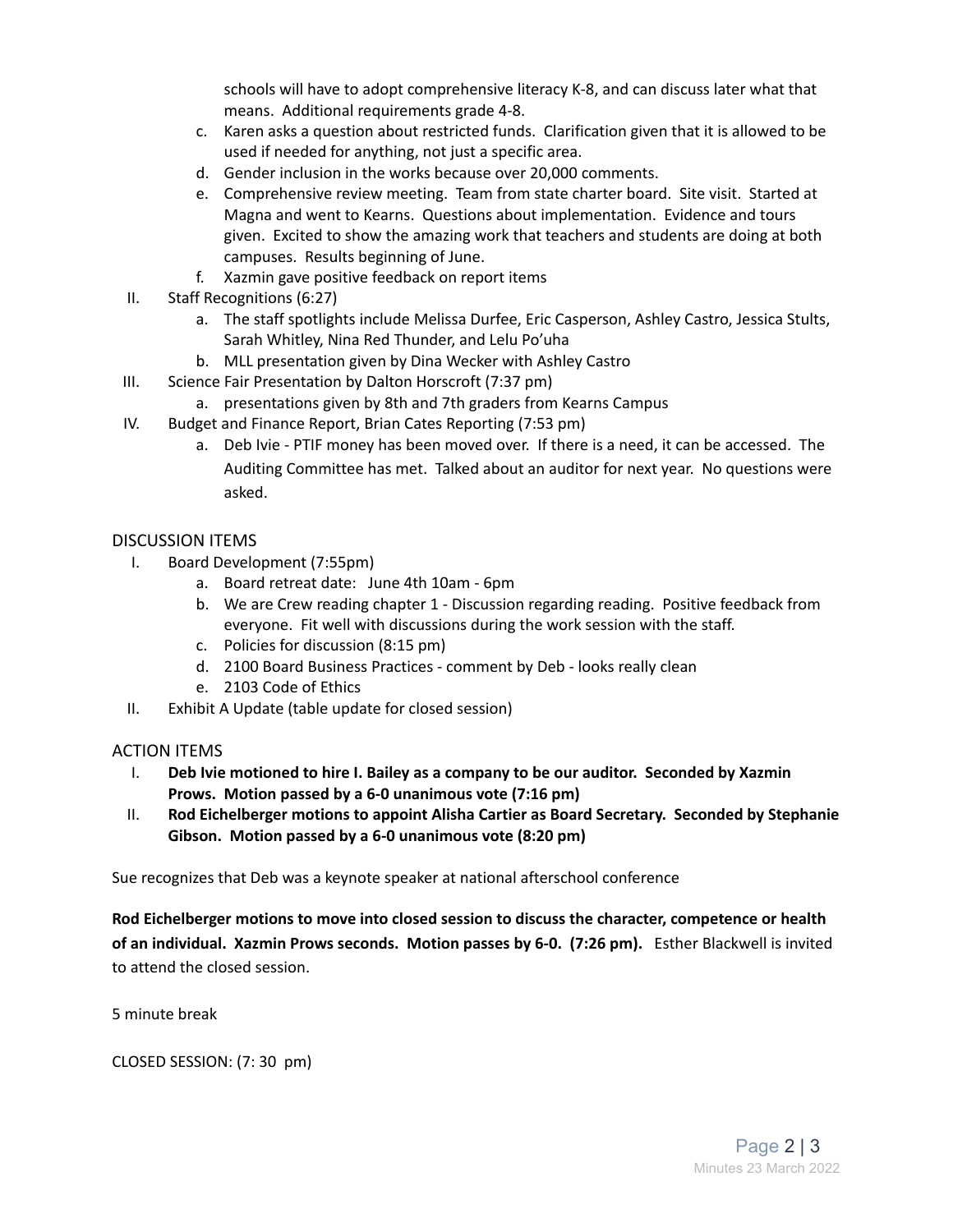#### ADJOURN

I. Joel Coleman motions to adjourn. Karen Bogenschutz seconds. Motion passes by a 6-0 vote. (9:25 pm)

Note: speakers stopped working at minute marker 54:01 and so no audio was recorded after this time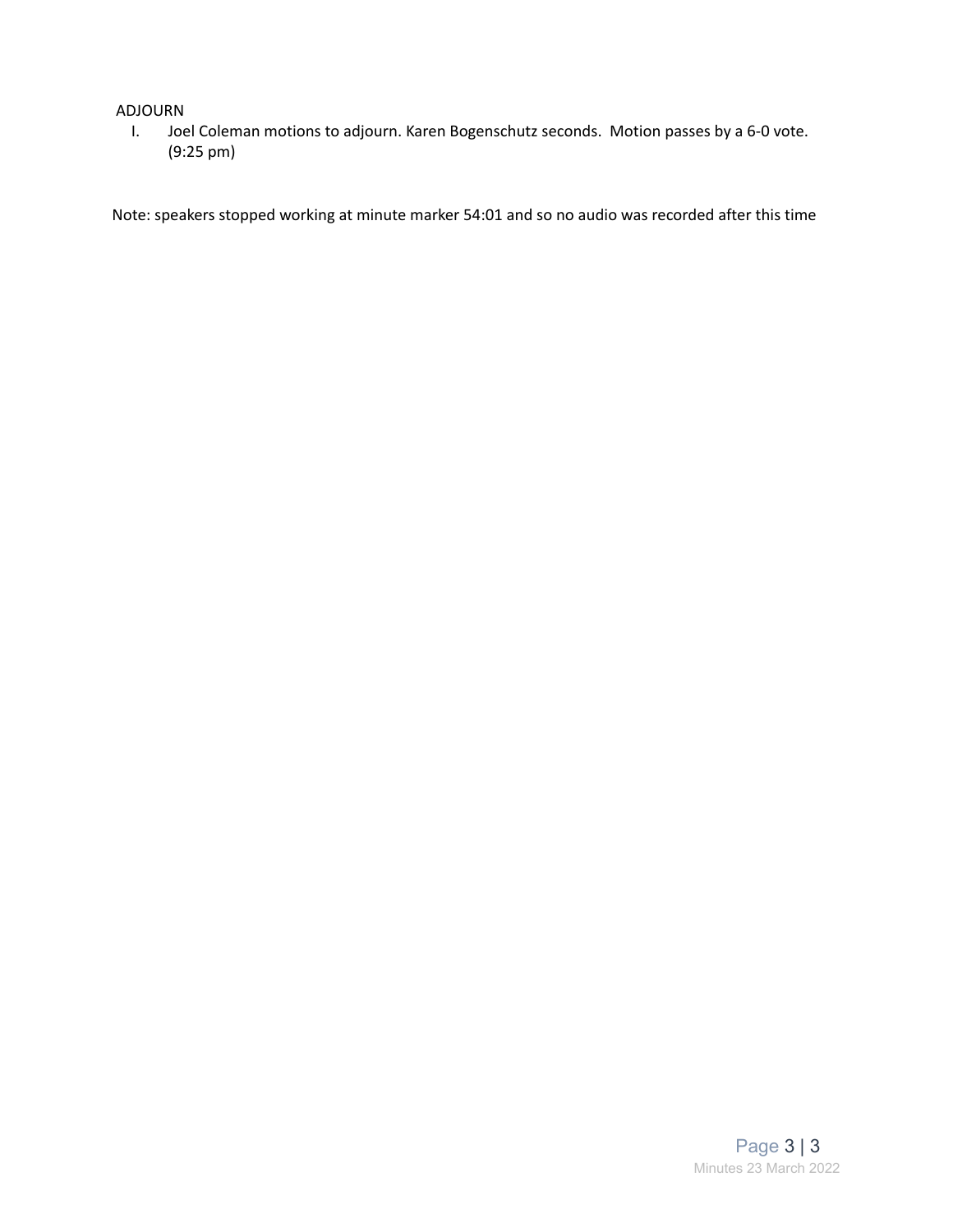# **ENTHEOS ACADEMY** EXCELLENCE · SERVICE · LEADERSHIP

## **AFFIDAVIT**

### **Entheos Academy School Board Closed Session**

Wednesday, 23 March 2022 Entheos Magna Campus 2606 South 7200 West Magna, UT 84044

This closed session was held to discuss the character, competency, physical or mental health of an individual according to Utah Code 52-4-2-205.

Rod Eichelberger

2022-03-26

Rod Eichelberger Date Entheos Academy Board Chair